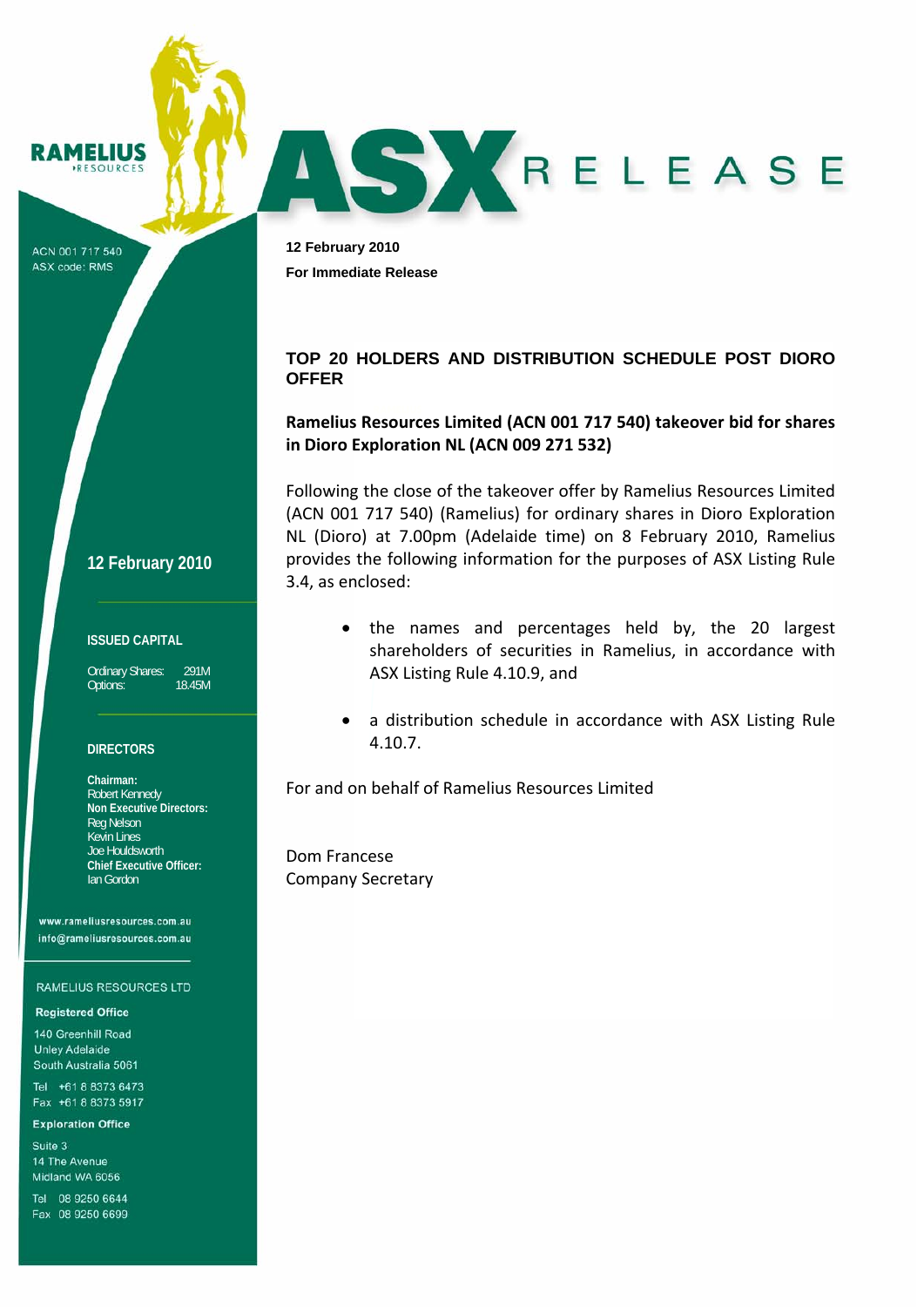### **Twenty largest shareholders**

The names of the 20 largest holders of fully paid ordinary shares constituting a class of quoted equity securities on the Australian Securities Exchange Limited including the number and percentage held by those holders as at 11 February 2010 are as follows.

| <b>Name</b>                                                                                 | Number of fully paid | Percentage held |
|---------------------------------------------------------------------------------------------|----------------------|-----------------|
|                                                                                             | ordinary shares held |                 |
| HSBC Custody Nominees (Australia) Limited                                                   | 26,291,558           | 9.02            |
| <b>ANZ Nominees Limited</b>                                                                 | 23,908,946           | 8.21            |
| <b>Beach Petroleum Limited</b>                                                              | 20,100,003           | 6.90            |
| J P Morgan Nominees Australia Limited                                                       | 19,161,565           | 6.58            |
| Mandurang Pty Ltd                                                                           | 6,429,813            | 2.21            |
| <b>Citicorp Nominees Pty Ltd</b>                                                            | 5,610,062            | 1.93            |
| Aurelius Resources Pty Ltd                                                                  | 5,331,984            | 1.83            |
| Joseph Fred Houldsworth                                                                     | 4,080,014            | 1.40            |
| <b>National Nominees Limited</b>                                                            | 2,706,487            | 0.93            |
| Mr Stig Hakan Hellsing Mrs Patricia Anne                                                    |                      |                 |
| Hellsing $\leq$ Hellsing S/F a/c $>$                                                        | 2,436,500            | 0.84            |
| NEFCO Nominees Pty Ltd                                                                      | 2,278,863            | 0.78            |
| Goldfields Hotels Pty Ltd                                                                   | 2,000,000            | 0.69            |
| Dr Richard Kenneth Hart & Ms Lynette Mary Hart                                              |                      |                 |
| <hart account="" fund="" super=""></hart>                                                   | 1,823,000            | 0.63            |
| Warnford Nominees Pty Limited <no: 1="" account=""></no:>                                   | 1,598,850            | 0.55            |
| Mr Harold Walter Daly & Mrs Maureen Hazel                                                   | 1,420,501            | 0.49            |
| Daly <the account="" daly="" fund="" super=""></the>                                        |                      |                 |
| <b>Cormark Securities Inc</b>                                                               | 1,257,270            | 0.43            |
| B & J O'Shannassy Management Pty Ltd <josco< td=""><td>1,209,653</td><td>0.42</td></josco<> | 1,209,653            | 0.42            |
| Pty Ltd S/F No: 1 A/C>                                                                      |                      |                 |
| Mrs Rosalind Mary Smart                                                                     | 1,209,415            | 0.42            |
| RMK Super Pty Ltd <rmk a="" c="" f="" personal="" s=""></rmk>                               | 1,144,846            | 0.39            |
| Mr David John Naismith                                                                      | 1,125,000            | 0.39            |
|                                                                                             |                      |                 |
| <b>Total</b>                                                                                | 131,124,330          | 45.01           |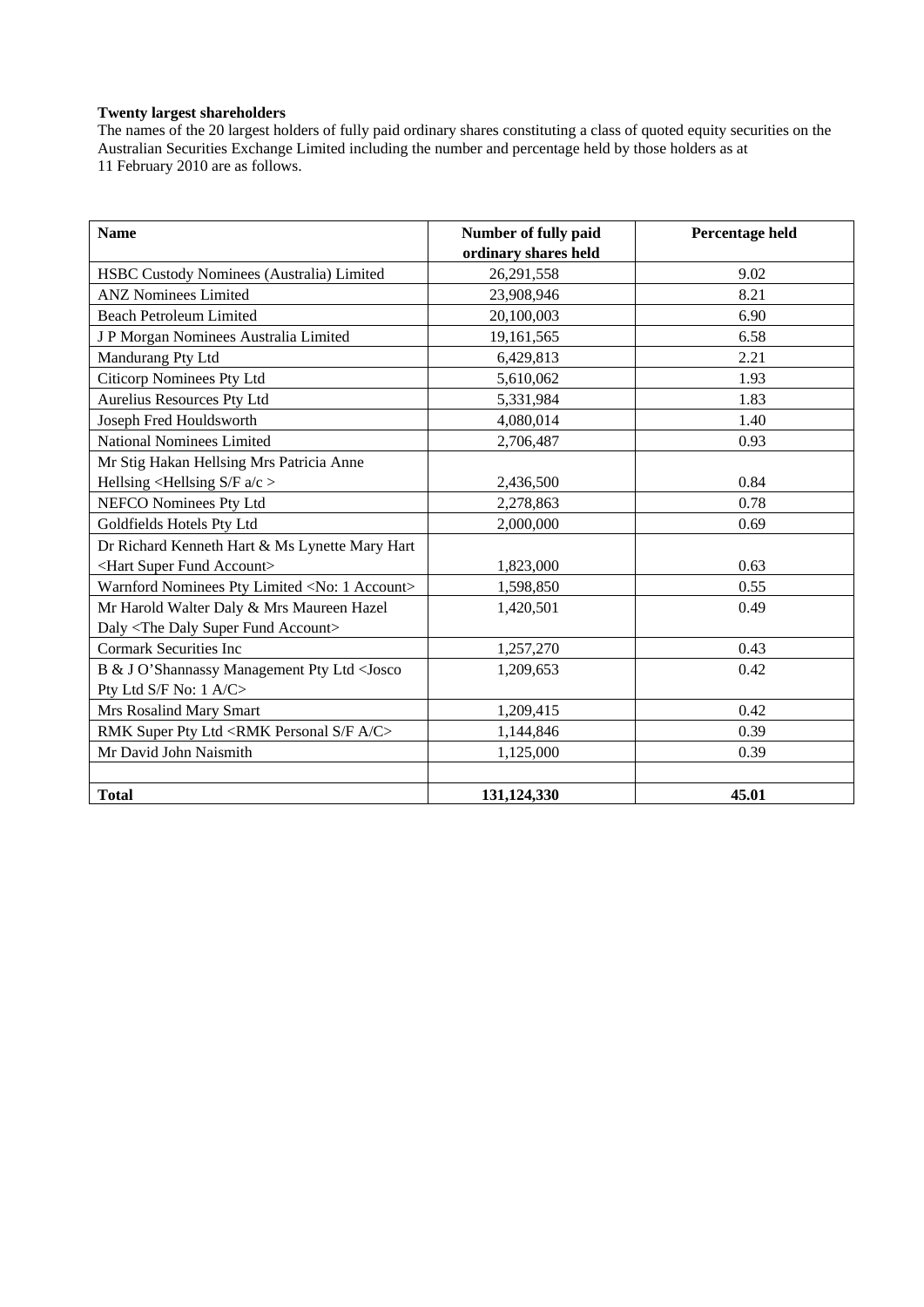### **Twenty largest RMSOC option holders**

The names of the 20 largest holders of options exercisable at \$1.50 by 30 June 2010 constituting a class of quoted equity securities on the Australian Securities Exchange Limited including the number and percentage held by those holders as at 11 February 2010 are as follows.

| <b>Name</b>                                                    | Number of options held | Percentage held |
|----------------------------------------------------------------|------------------------|-----------------|
| <b>Beach Petroleum Limited</b>                                 | 2,010,001              | 10.89           |
| HSBC Custody Nominees (Australia) Limited                      | 1,958,275              | 10.61           |
| <b>ANZ Nominees Limited</b>                                    | 1,827,104              | 9.90            |
| Mandurang Pty Ltd                                              | 642,038                | 3.48            |
| Aurelius Resources Pty Ltd                                     | 532,256                | 2.88            |
| Mr Peter Cecil Langsford <nipponerrow a="" c=""></nipponerrow> | 476,565                | 2.58            |
| Joseph Fred Houldsworth                                        | 457,059                | 2.48            |
| Goldfields Hotels Pty Ltd                                      | 260,527                | 1.41            |
| Mr Stig Hakan Hellsing                                         | 222,027                | 1.20            |
| Mr Robert Silver                                               | 194,199                | 1.05            |
| Mr Stig Hakan Hellsing & Mrs Patricia Anne                     | 193,027                | 1.05            |
| Hellsing <hellsing <math="">S/F a/c &gt;</hellsing>            |                        |                 |
| Mrs Marie Helen Harrex                                         | 172,619                | 0.94            |
| Mr Charles Watson Harrex                                       | 172,558                | 0.94            |
| Mr Brian Burg                                                  | 161,081                | 0.87            |
| Mrs Rosalind Mary Smart                                        | 150,000                | 0.81            |
| Dr Richard Kenneth Hart & Ms Lynette Mary Hart                 | 145,194                | 0.79            |
| <hart account="" fund="" super=""></hart>                      |                        |                 |
| Citicorp Nominees Pty Ltd                                      | 118,145                | 0.64            |
| Mr Beng Voon Ang                                               | 117,500                | 0.64            |
| RMK Super Pty Ltd <rmk a="" c="" f="" personal="" s=""></rmk>  | 113,542                | 0.62            |
| TTF Maintenance Co Pty Ltd                                     | 112,420                | 0.61            |
|                                                                |                        |                 |
| <b>Total</b>                                                   | 10,036,137             | 54.39           |